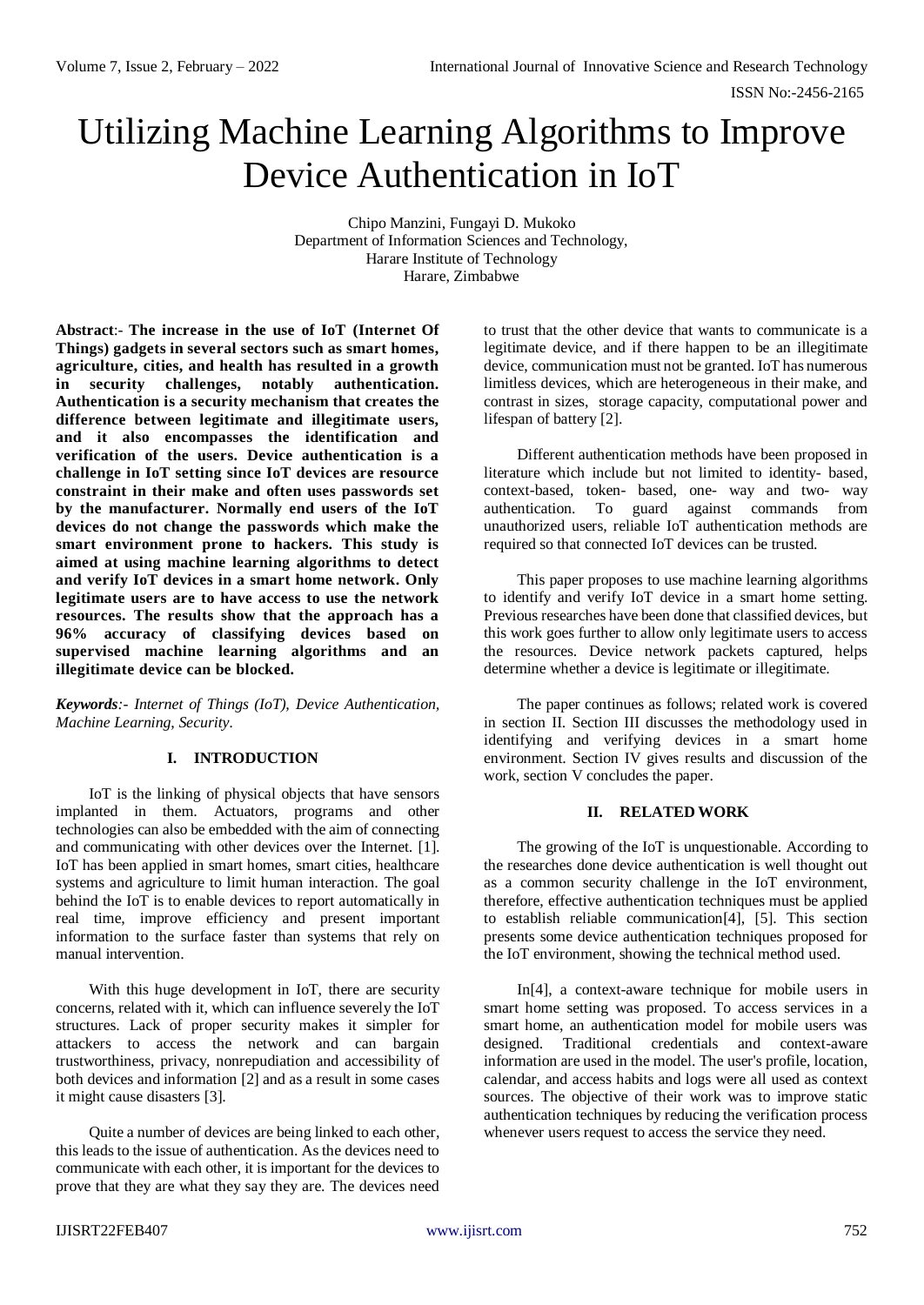In [5], a proximity-based technique for IoT device authentication, called Move2Auth was proposed. While the IoT device delivers packets over and over, the user must hold the smart phone in front of the IoT device and do one of two hand gestures that the smart phone chooses at random. The two gestures; moving smart phone in the direction of the IoT device and away from the IoT device, as well as turning the phone, allowing the device to be detected and authenticated. It incorporates device authentication and key generation for verification. The technique cannot be applied on devices that are further apart.

Based on application usage patterns, a behavior profiling model was proposed to authenticate users in IoT networks [6]. The researchers suggested the use of behavioral authentication because many authentication methods have some weaknesses and there are complications when implementing them for authentication that is continuous and implicit.

Researchers in [7] proposed the use of hardware serialization to authenticate IoT devices. The technique included the pre-registration and authentication steps. Every IoT device, according to the researchers, has a device identification chip. The goal of this chip is to offer an unclonable device identification for authentication.

According to [8], gadgets may be recognized just using machine learning technologies. To collect message packets from IoT devices in specific IP address ranges, a low-level scanner called NMAP (network mapper) was employed. The packets are collected by the AP (access point) and transferred to the server for processing. To classify IoT devices, the server use a pre-trained model. Researchers in [8] proposed using Artificial Intelligence (AI)/machine learning to solve authentication and permission problems in end devices. The suggested approach is built on a fog computing paradigm within the context of a smart home, but it does not rely on end device computational capacity, storage, or power.

Researchers in [9] presented a method for detecting devices that are categorized as white-listed devices and specific device instances connecting to a network automatically. They also created a security system model that permits the implementation of rules to limit IoT device communications based on device privileges.

At the physical layer, researchers in [10] implemented an authentication technique based on ECC (elliptic curve cryptography) between an IoT device's RFID (radio frequency and identification) tag and reader, and a server. The model that was used was set into four phases which are; pre-preparation, setup phase where the server computes an elliptic curve equation in excess of binary field, Polynomial Addition of Elliptic Curve point phase and authentication phase. When compared to other open key cryptography systems such as RSA, the use of ECC makes the convention more useful, secure, and requires less resources and calculations.

A ticket-based authentication mechanism was developed in [11] between a low-powered sensor node and a mobile device that belonged to distinct networks. Although the two

directing networks have a trust agreement, the client nodes, such as sensor nodes and mobile nodes, do not have. The nodes and their respective authentication servers have pre- shared private keys. The authentication servers both authenticate the nodes. Both nodes are certain that they are talking with their legitimate counterparts because both authentication servers are involved during authentication. The authenticating objects affirm that they share the same session key based on their common trust[12].

In [13], the authors proposed a common and lightweight physical layer authentication system for the Internet of Things devices in smart cities. The tags were used for verification purposes. The tag embedding method goal is to insert a legitimate IoT device's authentication tag signal. The tag verification method determines whether or not the signal received at the receiver is from a genuine IoT device[13].

Researchers in [14] proposed a mutual authentication mechanism utilizing Elliptic Curve Cryptography (ECC) between server the and the IoT device using RFID tags. Elliptical curve on binary field is calculated and polynomial addition of elliptical points is done on binary field. The pseudo random number generator retains an internal state which comprise of a key and seed. The tag and server must exchange messages during the authentication step. The server produces the random number, and the tag chooses it.

To successfully authenticate users accurately and at the same time reducing the use of much resources, [15] proposed an authentication technique for IoT systems that is lightweight called Li-GAT (Lightweight Gait Authentication Technique) that make use of various information collected from smart devices. Small IoT devices use Li-GAT to preserve energy and compute power, which are both important parts of the IoT ecosystem. This method required users to keep their devices in their hands for authentication to take place.

The study by S. Jung and S. Jung [16] proposed the push Open Authorization (OAuth) that changes the OAuth protocol and issues the OAuth token when the OAuth authorization server registers to the OAuth client first. According to the researchers, using a personal OAuth authorization server to authenticate is more reliable than using a third-party authorization server since users may limit access to the data created by IoT devices directly. Users may directly authorize the OAuth client that can access the information on their IoT devices[16].

Researchers in [17] proposed an authentication scheme that relied on PUF to reduce the risk of authentication key exposure and the capacity of authentication server. The suggested method only stores and updates a CRP when it comes into touch with the device that needs to be authorized. By encrypting authentication messages with secret key generated by the CRP, it also provides for more secure device authentication.

A multi-key based mutual authentication technique is proposed in[18].Secure vault; that is a collection of keys with equal size is a common secret key between the IoT server and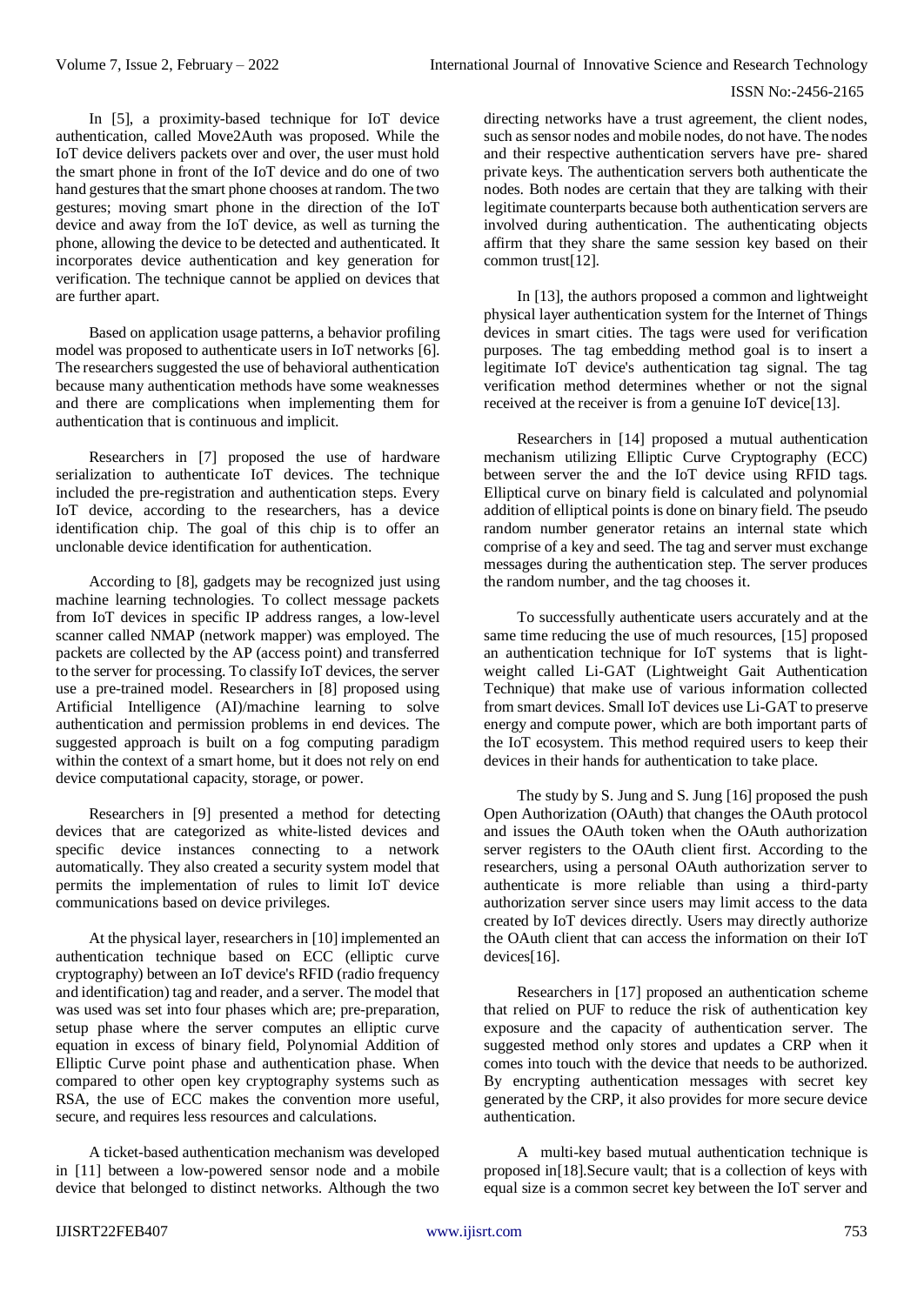the IoT device. The secure vault's initial contents are exchanged between the server and the IoT device, and the secure vault's information must be update after every successful communication.

Researchers describe a PUF- based Authentication Scheme (PAS) with session keying, which allow smart devices and the IoT gateway to communicate securely. On the grounds of a CRP, a registration and authentication technique was given, as well as session keying. Authentication requests are delivered by the PAS using the device's footprint. The gateway issues a challenge to the PUF-based device seeking authentication and generation of a session key for further communication. A secure command execution protocol was also given for executing commands and requested parameter choices initiated by requesting devices in the Internet of Things, such as cell phones and wearable devices[19].

#### **III. METHODOLOGY**

The main objective is to identify and verify an IoT device in a network. Real IoT devices like smart bulbs, smart sensors and smartphones that control the devices are connected to a raspberry Pi to form a network as shown in fig. 1.



Fig. 1 Devices connected to a raspberry Pi

The smart bulbs, and smartphone are currently connected to the raspberry Pi. The Pi is acting as a wireless access point for the IoT devices. Fig. 2 shows the mac addresses of the devices currently connected.

| Devices connected: | 2 of 8          |                        |
|--------------------|-----------------|------------------------|
| Device name        | IP address      | Physical address (MAC) |
| android-a58c8ed1   | 192.168.137.100 | c8:17:39:3a:67:04      |
| ESP_B1206E         | 192.168.137.55  | 50:02:91:b1:20:6e      |

Fig. 2 Mac addresses of connected devices

Network packets of real IoT devices are captured using packet sniffer software. The network packet is the flow between the transmitter IP, receiver IP, transmitter port and receiver port. Each flow of data is used to extract features that are used to train the model. The approach is based on supervised learning where labels are used. Feature selection is done in order to identify the devices. The protocols used were TLS, UDP, TCP, ARP, etc. the communication flow from each

device are captured based on sender IP, receiver IP, sender port and receiver port.

Data cleaning is done to remove unwanted features or to get rid of that which is not important to the device classification.

A dataset is created where the rows represent traffic flow and the columns represent feature vector. If a new device is added, training is done again to add new features to the model.

## **IV. RESULTS AND DISCUSSION**

Logistic Regression ()LR, Linear Discriminant Analysis (LDA), Decision Tree Classifier (DTC), Random Forest Classifier (RF) and Gaussian NB were the algorithms that were used in training the model. Decision Tree classifier had a score of approximately 96.32%, which made it an algorithm that classifies the IoT devices with minimum errors. Gaussian NB had a percentage of 74.38%, which made the algorithm less accurate as compared to other algorithms.





Fig. 3 Comparison of machine learning algorithms

Confusion matrices are performance indicators used when working with classification problems. They give remarkable summary on how well a model is performing. A 2  $\times$  2 confusion matrix per binary classifier is used.



Fig. 4 Confusion matrix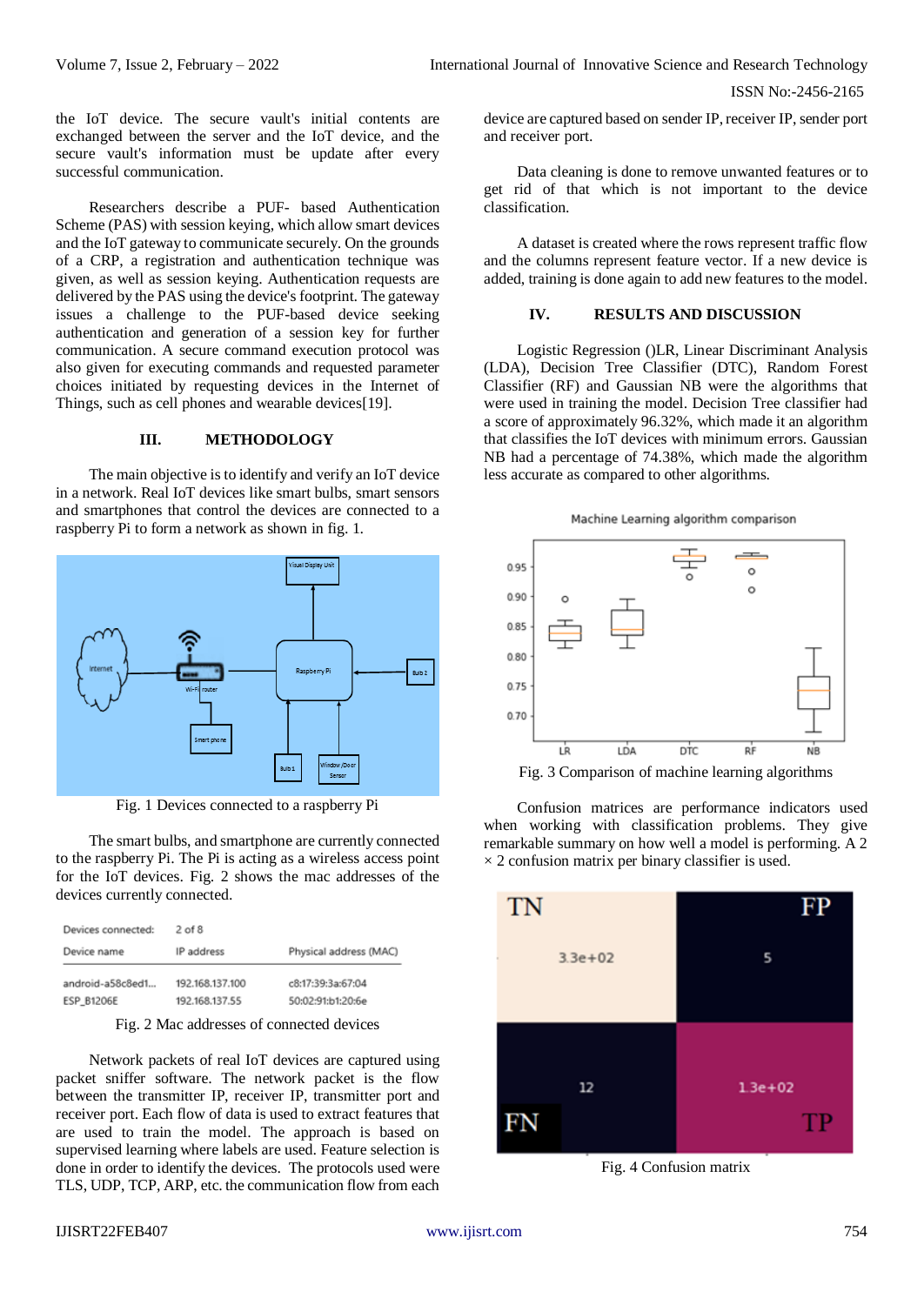Confusion matrix shows the accuracy of the model. Accuracy is given as follows:

$$
\begin{aligned} \text{Accuracy} &= (TP + TN) / (TP + FP + TN + FN) \\ &= (316 + 150) / (150 + 5 + 316 + 12) \\ &= 0.964 \dots \\ &= 0.96 \end{aligned} \tag{1}
$$

Where; TP is True Positive, TN is True Negative, FN is False Negative and FP is False Positive.

From the confusion matrix, precision, which is the estimate of how many predictions are correct, is also calculated.

$$
\begin{aligned} \text{Precision} &= TP / (TP + FP) \\ &= 316 / (150 + 5) \\ &= 1.58 \end{aligned} \tag{2}
$$

Legitimate devices are granted access to the network resources. From the diagram given below, the mac address highlighted shows a device that was given access to the network.



Fig. 5 Access granted to a legitimate device

Illegitimate devices are blocked from accessing the network. From the diagram given below, the mac address highlighted shows a device that is blocked from the network.



Fig. 6 Device blocked from accessing resources

## **V. CONCLUSIONS**

This paper presented a method of identifying legitimate devices in a local smart home network. Features are extracted from network traffic flow. Logistic Regression, Linear Discriminant Analysis, Decision Tree Classifier, Random Forest Classifier and Gaussian NB were used. Decision tree classifier shows the highest accuracy of 96%. Devices can be blocked from accessing resources using device features.

#### **REFERENCES**

- [1] Margarate Rousse, "What is IoT (Internet of Things) and How Does it Work?" 2020.
- [2] O. Lucia, B. Isong, N. Gasela, and A. M. Abu-Mahfouz, "Device Authentication Schemes in IoT: A Review," Proc. - 2019 Int. Multidiscip. Inf. Technol. Eng. Conf. IMITEC 2019, 2019, doi: 10.1109/IMITEC45504.2019.9015902.
- [3] M. El-Hajj, A. Fadlallah, M. Chamoun, and A. Serhrouchni, "A survey of internet of things (IoT) authentication schemes," Sensors (Switzerland), vol. 19, no. 5, pp. 1–43, 2019, doi: 10.3390/s19051141.
- [4] Y. Ashibani, D. Kauling, and Q. H. Mahmoud, "A context-aware authentication service for smart homes," 2017 14th IEEE Annu. Consum. Commun. Netw. Conf. CCNC 2017, pp. 588–589, 2017, doi: 10.1109/CCNC.2017.7983179.
- [5] J. Zhang, Z. Wang, Z. Yang, and Q. Zhang, "Proximity based IoT device authentication," Proc. - IEEE INFOCOM, 2017, doi: 10.1109/INFOCOM.2017.8057145.
- [6] A. Hasan, "Internet of Things Device Authentication Scheme using Hardware Serialization," pp. 109–114, 2018.
- [7] A. Hasan and K. Qureshi, "Internet of Things Device Authentication Scheme Using Hardware Serialization," ICAEM 2018 - 2018 Int. Conf. Appl. Eng. Math. Proc., pp. 109–114, 2018, doi: 10.1109/ICAEM.2018.8536286.
- [8] S. Zareen, "Artificial Intelligence / Machine Learning in IoT for Authentication and Authorization of Edge Devices," 2019 Int. Conf. Appl. Eng. Math., pp. 220– 224.
- [9] S. A. Hamad, W. E. Zhang, and Q. Z. Sheng, "IoT Device Identification via Network-Flow Based Fingerprinting and Learning," 2019 18th IEEE Int. Conf. Trust. Secur. Priv. Comput. Commun. IEEE Int. Conf. Big Data Sci. Eng., pp. 103–111, 2019, doi: 10.1109/TrustCom/BigDataSE.2019.00023.
- [10] S. Khan and R. K. Aggarwal, "Efficient Mutual Authentication mechanism to Secure Internet of Things (IoT)," Proc. Int. Conf. Mach. Learn. Big Data, Cloud Parallel Comput. Trends, Prespectives Prospect. Com. 2019, pp. 409–412, 2019, doi: 10.1109/COMITCon.2019.8862196.
- [11] P. Gope, R. Amin, S. K. H. Islam, N. Kumar, and V. K. Bhalla, "Lightweight and privacy-preserving RFID authentication scheme for distributed IoT infrastructure with secure localization services for smart city environment," Futur. Gener. Comput. Syst., 2017, doi: 10.1016/j.future.2017.06.023.

.